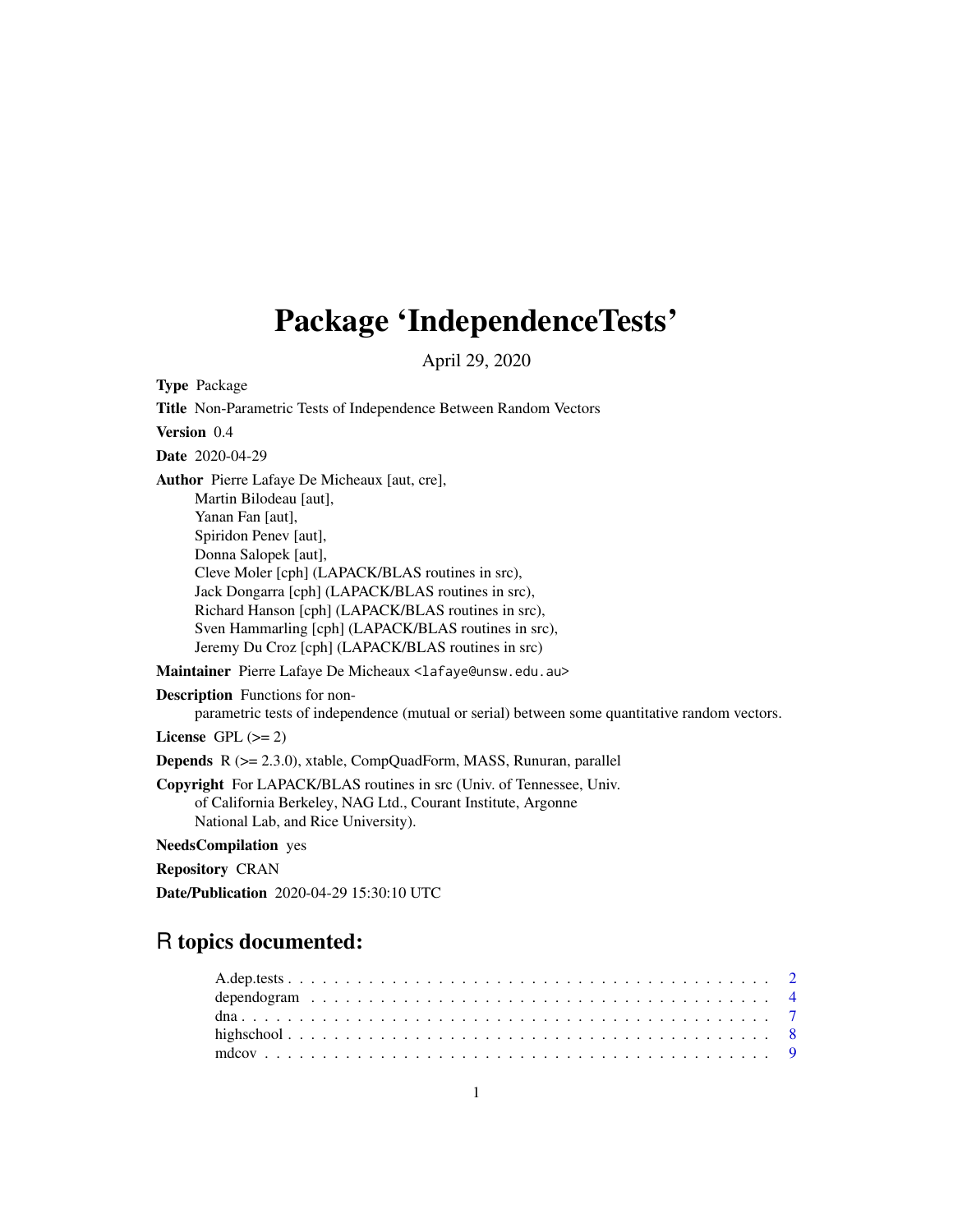#### <span id="page-1-0"></span>**Index** [12](#page-11-0)

A.dep.tests *Tests for mutual or serial independence between categorical variables*

#### Description

The tests are constructed from the Möbius transformation applied to the probability cells in a multiway contingency table. The Pearson chi-squared test of mutual independence is partitioned into A-dependence statistics over all subsets A of variables. The goal of the partition is to identify subsets of dependent variables when the mutual independence hypothesis is rejected by the Pearson chi-squared test. The methodology can be directly adapted to test for serial independence of d successive observations of a stationary categorical time series.

For categorical time series, especially those of a nominal (non ordinal) nature, the user should be aware that tests of serial independence obtained by methods suited to quantitative sequences by quantification of the labels are not invariant to permutation of the labels contrary to the test described here.

#### Usage

A.dep.tests(Xmat, choice = 1,  $d = 0$ ,  $m = d$ , freqname = "", type = "text")

#### Arguments

| Xmat     | Table, matrix or data-frame of the contingency table data, if choice $= 1$ . Vector<br>of the time series data, if choice $= 2$ .                       |
|----------|---------------------------------------------------------------------------------------------------------------------------------------------------------|
| choice   | Integer. 1 for mutual independence, 2 for serial independence.                                                                                          |
| d        | Integer. Used only if choice $= 2$ for the number of successive obervations.                                                                            |
| m        | Integer. Maximum cardinality of subsets A for which an A-dependence statistic<br>is required. This option is particularly useful for large values of d. |
| fregname | Character. Used only if choice $= 1$ and when Xmat is a matrix or a data-frame<br>to identify the variable for the counts (frequencies).                |
| type     | "text" or "html"                                                                                                                                        |

#### Value

Returns an object of class list containing the following components:

| ТA    | A-dependence statistics for each subset A of variables.                                                         |
|-------|-----------------------------------------------------------------------------------------------------------------|
| fА    | degrees of freedom of the A-dependence statistics.                                                              |
| pvalA | $p$ -values of the $A$ -dependence statistics.                                                                  |
| X.    | summary of the results.                                                                                         |
| X2    | test statistic for mutual independence obtained by the sum of the A-dependence<br>statistics, if choice $= 1$ . |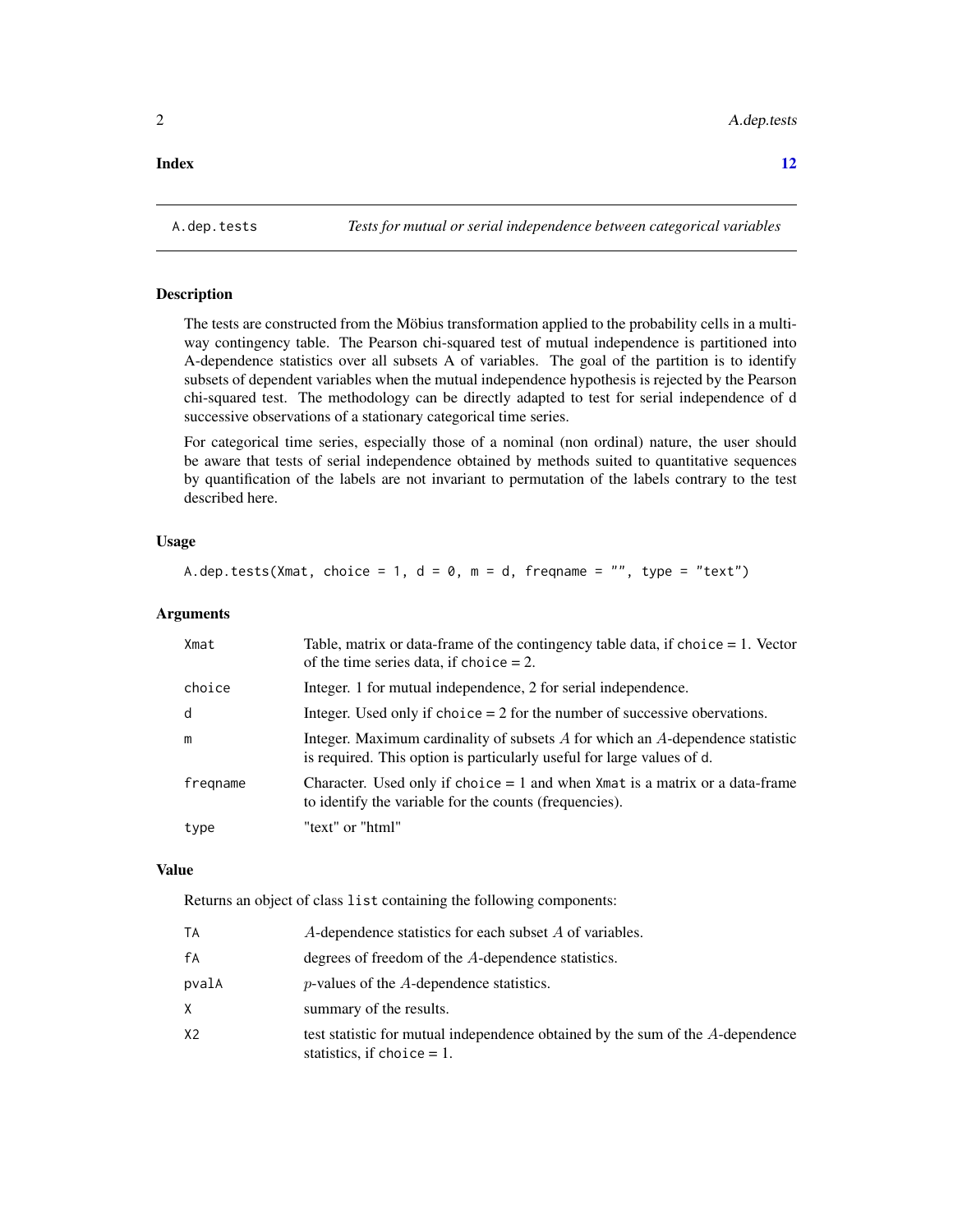#### A.dep.tests 3

| Y2   | test statistic for serial independence obtained by the sum of the A-dependence<br>statistics, if choice $= 2$ . |
|------|-----------------------------------------------------------------------------------------------------------------|
| f    | number of degrees of freedom associated with the test statistic X2 or Y2.                                       |
| pval | the <i>p</i> -value associated with the test statistic $X2$ or $Y2$ .                                           |

#### Author(s)

Bilodeau M., Lafaye de Micheaux P.

#### References

Bilodeau M., Lafaye de Micheaux P. (2009). A-dependence statistics for mutual and serial independence of categorical variables, Journal of Statistical Planning and Inference, 139, 2407-2419.

Agresti A. (2002). Categorical data analysis, Wiley, p. 322

Whisenant E.C., Rasheed B.K.A., Ostrer H., Bhatnagar Y.M. (1991). Evolution and sequence analysis of a human Y-chromosomal DNA fragment, J. Mol. Evol., 33, 133-141.

#### Examples

```
# Test of mutual independence between 3 independent Bernoulli variables.
n < - 100data <- data.frame(X1 = rbinom(n, 1, 0.3), X2 = rbinom(n, 1, 0.3), X3 =
                   rbinom(n, 1, 0.3))
X \leftarrow table(data)
A.dep.tests(X)
# Test of mutual independence between 4 variables which are
# 2-independent and 3-independent, but are 4-dependent.
n < -100W \le - sample(x = 1:8, size = n, TRUE)
X1 \leq W %in% c(1, 2, 3, 5)
X2 <- W %in% c(1, 2, 4, 6)
X3 <- W %in% c(1, 3, 4, 7)
X4 \leq W %in% c(2, 3, 4, 8)
data <- data.frame(X1, X2, X3, X4)
X \leftarrow table(data)
A.dep.tests(X)
# Test of serial independence of a nucleotide sequence of length
# 4156 described in Whisenant et al. (1991).
data(dna)
x2 < - dna[1]
for (i in 2:length(dna)) x^2 <- paste(x2, dna[i], sep = "")
x <- unlist(strsplit(x2, ""))
x[x == "a" | x == "g"] \leq "r"x[x == "c" | x == "t"] \leq - "y"out <- A.dep.tests(x, choice = 2, d = 1501, m = 2)$TA[[1]]
```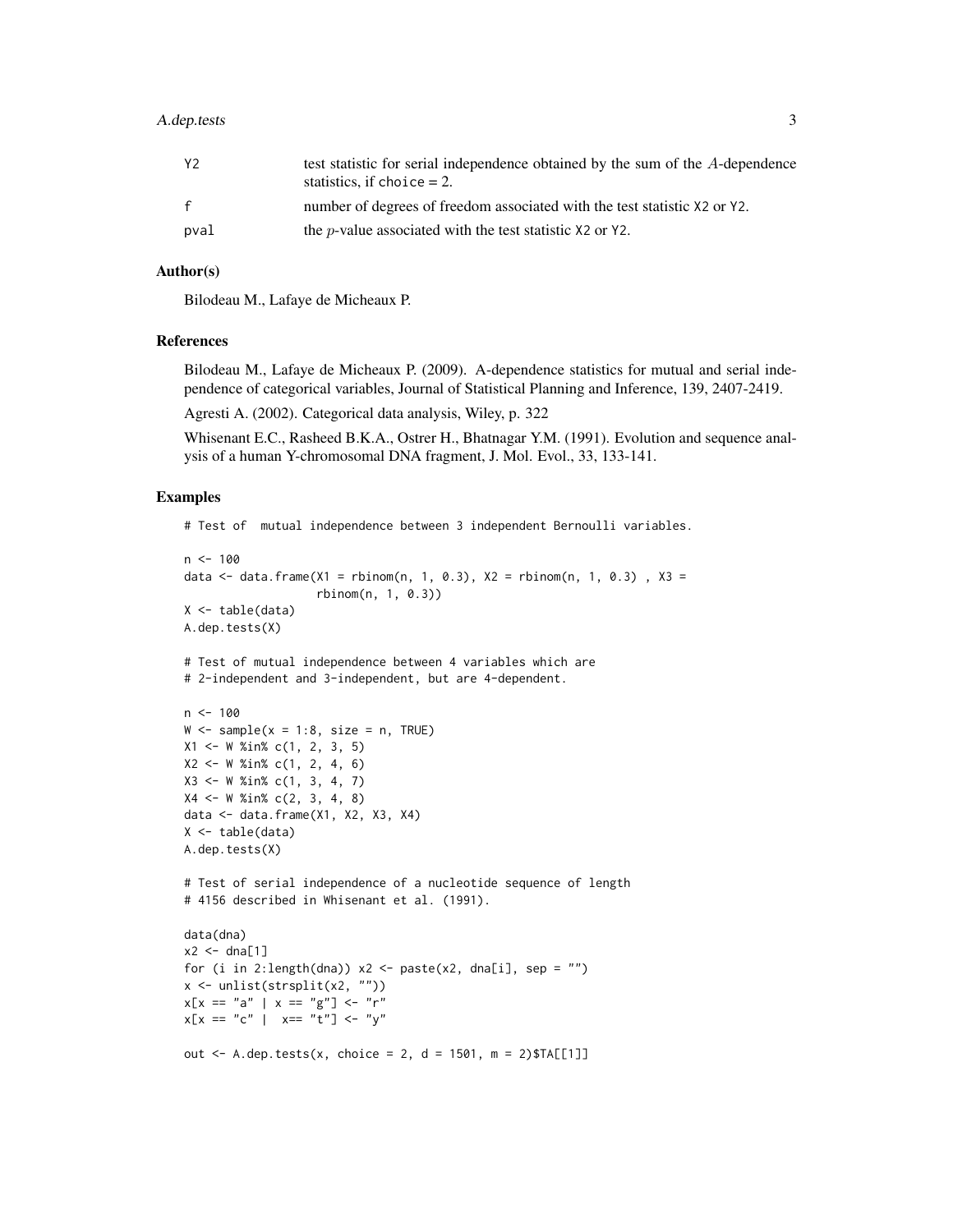```
plot(100:1500, out[100:1500], xlab = "lag j", ylab = "T(1,j+1)", pch = 19)abline(h = qchisq(.995, df = 1))# Analysis of a contingency table in Agresti (2002) p. 322
data(highschool)
A.dep.tests(highschool, freqname = "count")
```
dependogram *Nonparametric tests of independence between random vectors*

#### Description

This function can be used for the following two problems: 1) testing mutual independence between some numerical random vectors, and 2) testing for serial independence of a multivariate stationary quantitative time series. The proposed test does not assume continuous marginals. It is valid for any probability distribution. It is also invariant with respect to the affine general linear group of transformations on the vectors. This test is based on a characterization of mutual independence defined from probabilities of half-spaces in a combinatorial formula of Möbius. As such, it is a natural generalization of tests of independence between univariate random variables using the empirical distribution function. Without the assumption that each vector is one-dimensional with a continuous cumulative distribution function, any test of independence can not be distribution free. The critical values of the proposed test are thus computed with the bootstrap which was shown to be consistent in this context.

#### Usage

dependogram(X, vecd.or.p,  $N = 10$ ,  $B = 2000$ , alpha = 0.05, display = TRUE, graphics = TRUE, nbclus = 1)

#### Arguments

| X         | Data frame or matrix with observations corresponding to rows and variables to<br>columns.                                                                                                          |
|-----------|----------------------------------------------------------------------------------------------------------------------------------------------------------------------------------------------------|
| vecd.or.p | For the mutual independence problem 1), a vector giving the sizes of each sub-<br>vector. For the serial independence problem 2), an integer indicating the number<br>of consecutive observations. |
| N         | Integer. Number of points of the discretization to obtain directions on the sphere<br>in order to evaluate the value of the test statistic.                                                        |
| B.        | Integer. Number of bootstrap samples. Note that B can be slightly modified if<br>$nbc$ lus $>1$                                                                                                    |
| alpha     | Double. Global significance level of the test.                                                                                                                                                     |
| display   | Logical. TRUE to display values of the A-dependence statistics.                                                                                                                                    |
| graphics  | Logical. TRUE to plot the dependogram.                                                                                                                                                             |
| nbclus    | Integer. Number of nodes in the cluster. Used only for parallel computations.                                                                                                                      |

<span id="page-3-0"></span>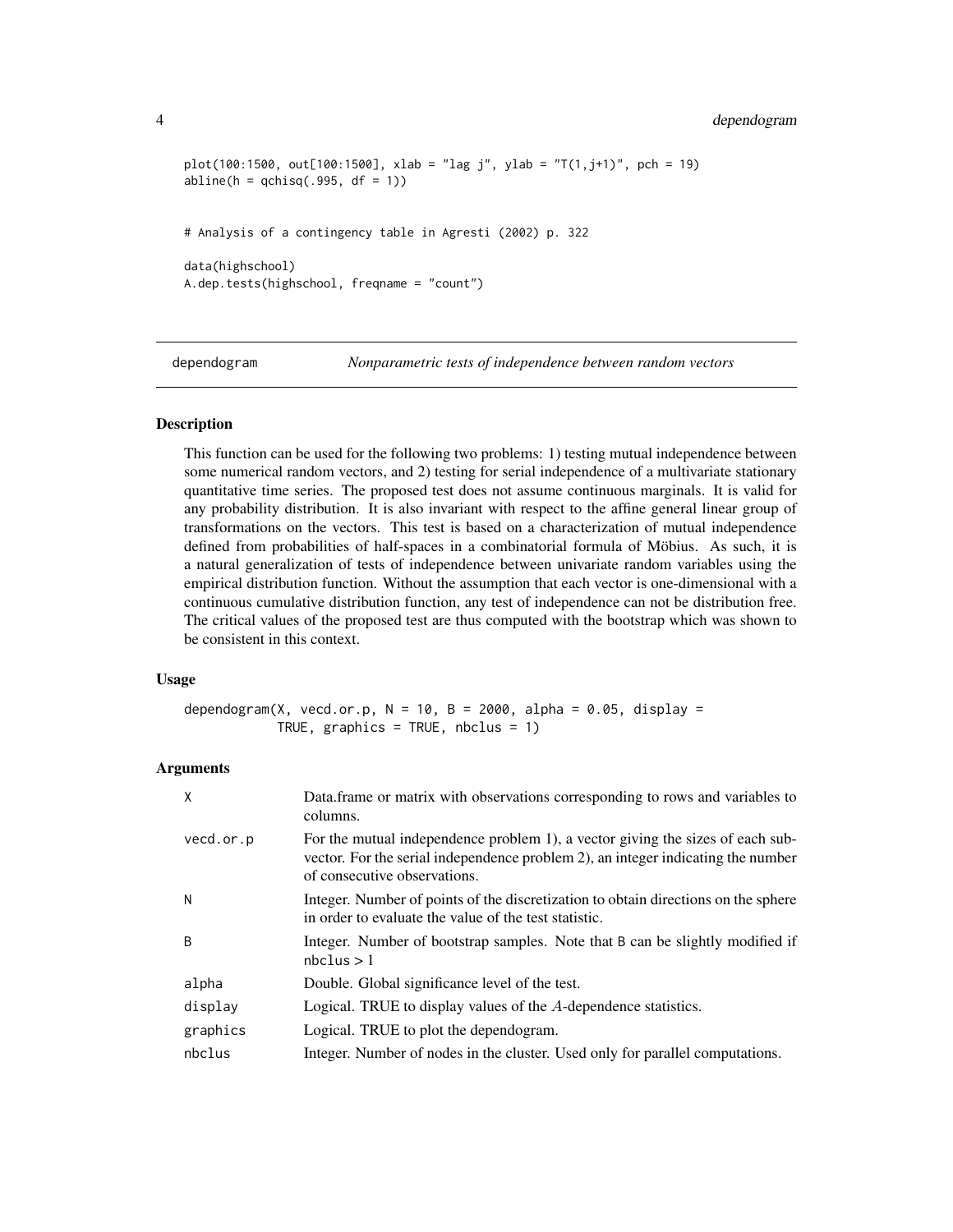#### dependogram 5

#### Value

A list with the following components:

In the mutual independence case:

| norm.RnA | Supremum norm (Kolmogorov). Test statistic is $  R_{n,A}  $ and is computed from<br>the Möbius independence half space processes $R_{n,A}$ .             |
|----------|----------------------------------------------------------------------------------------------------------------------------------------------------------|
| Rn       | Maximum value of norm. RnA over all subsets A of variables.                                                                                              |
| rA       | Critical value of the bootstrap distribution of the test statistic $  R_{n,A}  $ .                                                                       |
| r        | Critical value of the bootstrap distribution of the test statistic $R_n$ .                                                                               |
| RnAsstar | Matrix of size $(2^p - p - 1) \times B$ which contains, for each of the B bootstrap<br>samples, the statistics norm. RnA for all subsets A of variables. |

#### In the serial case:

| norm.SnA | Supremum norm (Kolmogorov). Test statistic is $  S_{n,A}  $ and is computed from<br>the Möbius independence half space processes $S_{n,A}$ .               |
|----------|------------------------------------------------------------------------------------------------------------------------------------------------------------|
| Sn       | Maximum value of norm. SnA over all subsets A of variables.                                                                                                |
| SÅ       | Critical value of the bootstrap distribution of the test statistic $  S_{n,A}  $ .                                                                         |
| S        | Critical value of the bootstrap distribution of the test statistic $S_n$ .                                                                                 |
| SnAsstar | Matrix of size $(2^{p-1} - 1) \times B$ which contains, for each of the B bootstrap<br>samples, the statistics norm. SnA for all subsets $A$ of variables. |

#### Author(s)

Bilodeau M., Lafaye de Micheaux P.

#### References

Beran R., Bilodeau M., Lafaye de Micheaux P. (2007). Nonparametric tests of independence between random vectors, Journal of Multivariate Analysis, 98, 1805-1824.

#### Examples

```
# NOTE: In real applications, B should be set to at least 1000.
# Example 4.1: Test of mutual independence between four discrete Poisson
# variables. The pair (X1,X2) is independent of the pair (X3,X4), with
# each pair having a correlation of 3/4.
# NOTE: with B=1000, this one took 65s with nbclus=1 and 15s with nbclus=7 on my computer.
n < - 100W1 \leftarrow \text{rpois}(n, 1)W3 \leftarrow \text{rpois}(n, 1)W4 \leftarrow \text{rpois}(n, 1)
```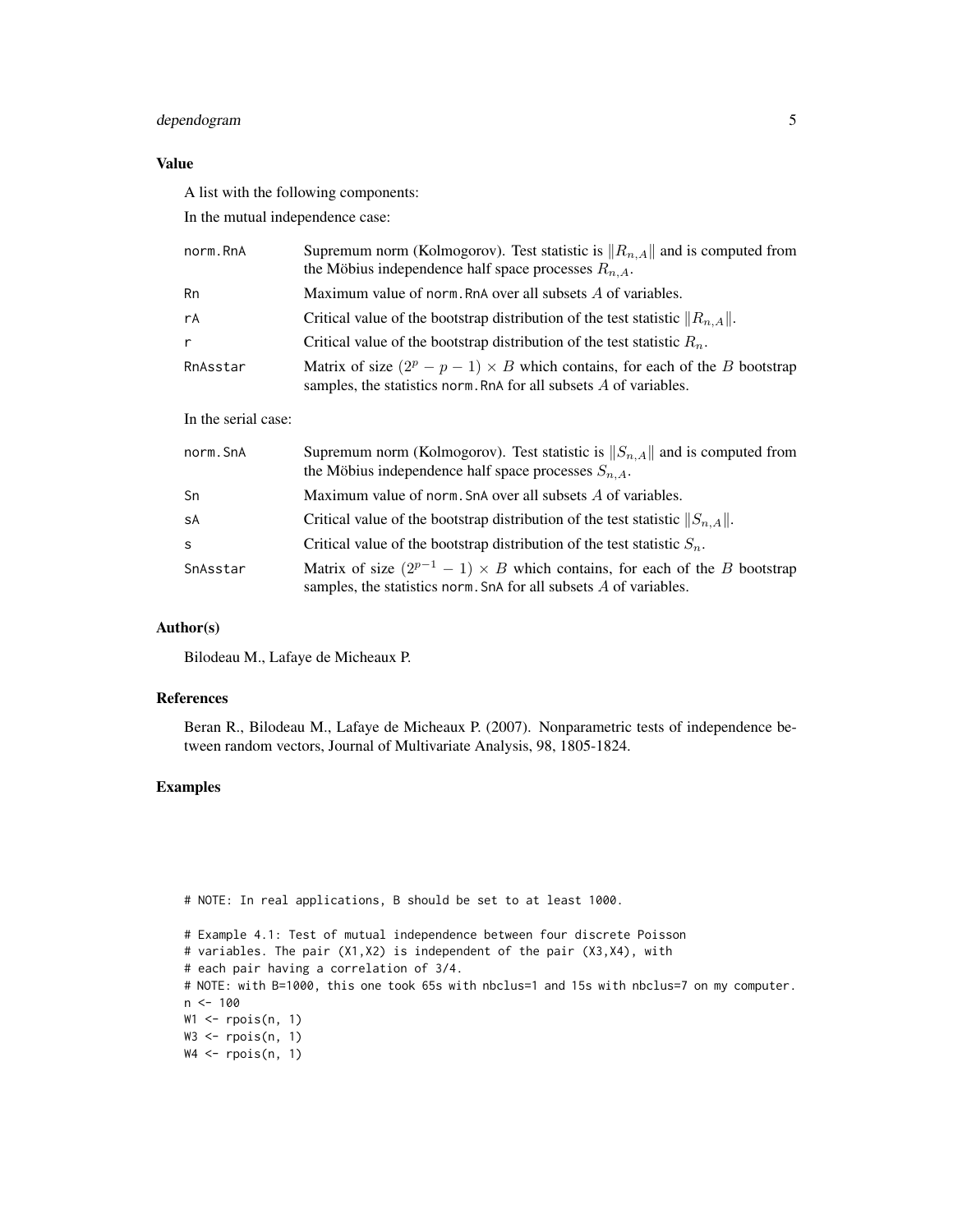```
W6 \leq rpois(n, 1)
W2 \le r \text{pois}(n, 3)W5 \leq rpois(n, 3)
X1 <- W1 + W2
X2 < - W2 + W3X3 < - W4 + W5X4 < - W5 + W6X \leftarrow \text{cbind}(X1, X2, X3, X4)dependogram(X, vecd.or.p = c(1, 1, 1, 1), N = 10, B = 20, alpha = 0.05,
            display = TRUE, graphics = TRUE)
# Example 4.2: Test of mutual independence between three bivariate
# vectors. The block-diagonal structure of the covariance matrix is
# such that only the second and third subvectors are dependent.
# NOTE: with B=2000, this one took 3.8h with nbclus=1 on my computer.
n < -50mu < - rep(0, 6)Psi <- matrix(c(1, 0, 0, 0, 0, 0,
                0, 1, 0, 0, 0, 0,
                0, 0, 1, 0,.4,.5,
                0, 0, 0, 1,.1,.2,
                0, 0,.4,.1, 1, 0,
                0, 0,.5,.2, 0, 1), nrow = 6, byrow = TRUE)
X <- mvrnorm(n, mu, Psi)
dependogram(X, vecd.or.p = c(2, 2, 2), N = 10, B = 20, alpha = 0.05,
            display = TRUE, graphics = TRUE)
# Example 4.3: Test of mutual independence between 4 dependent binary
# variables which are 2-independent (pairwise) and also 3-independent
# (any 3 of the 4 variables are mutually independent).
n < - 100W \le - sample(x = 1:8, size = n, TRUE)
X1 <- W %in% c(1, 2, 3, 5)
X2 \leq W %in% c(1, 2, 4, 6)
X3 <- W %in% c(1, 3, 4, 7)
X4 \leq W %in% c(2, 3, 4, 8)
X <- cbind(X1, X2, X3, X4)
dependogram(X, vecd.or.p = c(1, 1, 1, 1), N = 10, B = 20, alpha = 0.05,
            display = TRUE, graphics = TRUE)
# Example 4.4: Test of serial independence of binary sequences of zeros
# and ones. The sequence W is an i.i.d. sequence. The sequence Y is
# dependent at lag 3.
n <- 100 ; lag <- 3
W <- rbinom(n, 1, 0.8)
Y \le - W[1:(n - lag)] * W[(1 + lag):n]dependogram(W, vecd.or.p = 4, N = 10, B = 20, alpha = 0.05, display =
            TRUE, graphics = TRUE)
dependogram(Y, vecd.or.p = 4, N = 10, B = 20, alpha = 0.05, display =
            TRUE, graphics = TRUE)
```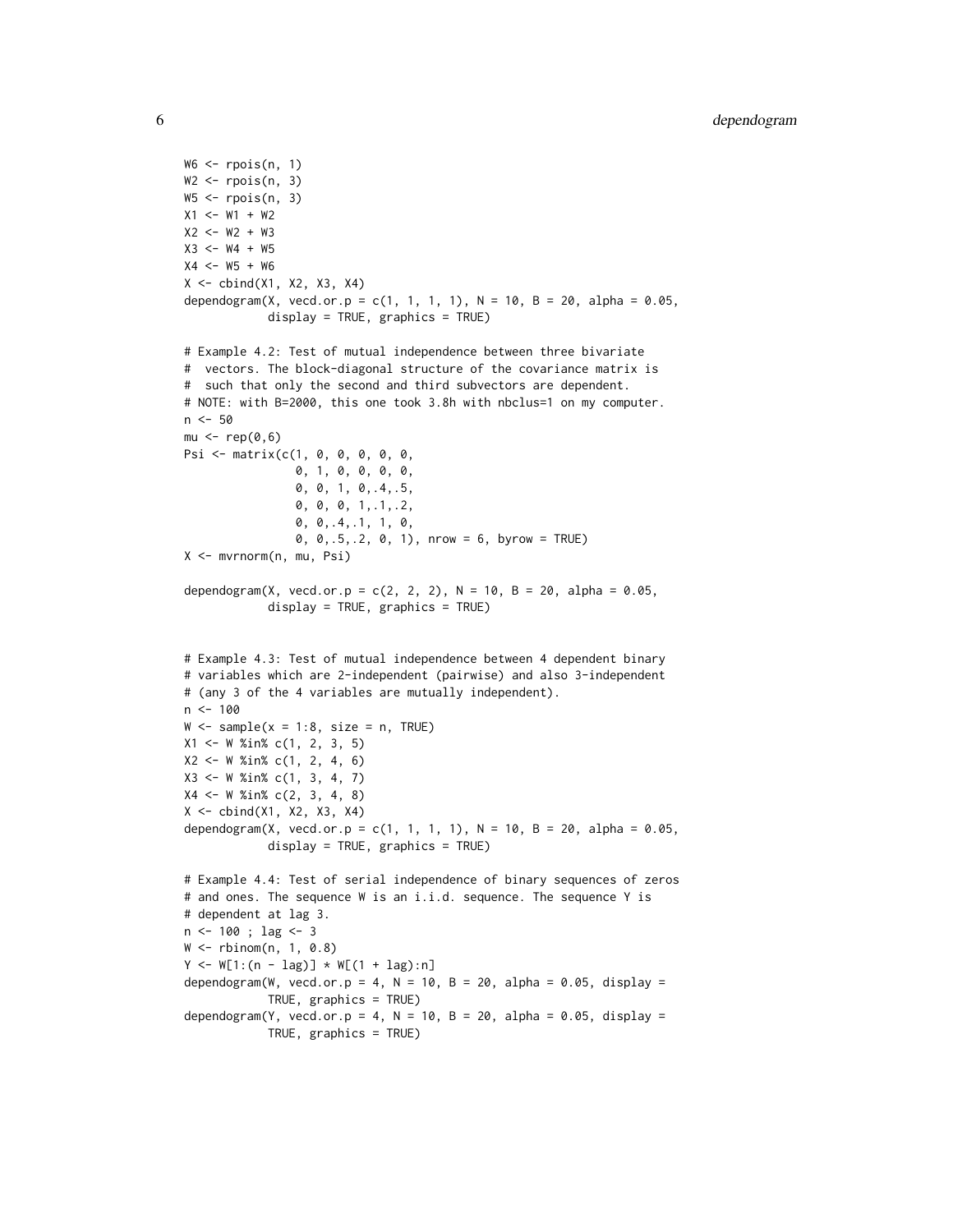```
# Example 4.5: Test of serial independence of sequences of directional
# data on the 2-dimensional sphere. The sequence W is an
# i.i.d. sequence. The sequence Y is dependent at lag 1.
# NOTE: with B=2000, this one took 7.9h with nbclus=1 on my computer.
n <- 75 ; lag <- 1
U \le - matrix(rnorm(2 * n), nrow = n, ncol = 2)
W \leftarrow U[1:(n - lag),] + sqrt(2) * U[(1 + lag):n]Y \leq W / apply(W, MARGIN = 1, FUN = function(x) {sqrt(x[1] ^ 2 + x[2] ^ 2)})
dependogram(Y, vecd.or.p = 3, N = 10, B = 20, alpha = 0.05, display =
            TRUE, graphics = TRUE)
# This one always gives the same value of the test statistic:
x < - rnorm(100)
dependogram(X = cbind(x, x), vecd.or.p = c(1, 1), N = 2, B = 2, alpha =
0.05, display = FALSE, graphics = FALSE, nbclus = 1)$Rn
# This is correct because this is equivalent to computing:
I < -1:100n < - 100sqrt(n) * max(I/n - I * 2 / n * 2)
```
dna *dna sequence*

#### Description

This data from Whisenant et al. (1991) is a nucleotides sequence of 4156 base pairs (bp). The categorical variable represents the nucleotide which is either one of the two purines (r), adenine (a) or guanine (g), or one of the two pyrimidines (y), cytosine (c) or thymine (t).

#### Usage

data(dna)

#### Format

A character vector of length 70 representing 70 consecutive segments of a dna strand of length 4156.

#### References

Whisenant E.C., Rasheed B.K.A., Ostrer H., Bhatnagar Y.M. (1991). Evolution and sequence analysis of a human Y-chromosomal DNA fragment, J. Mol. Evol., 33, 133-141.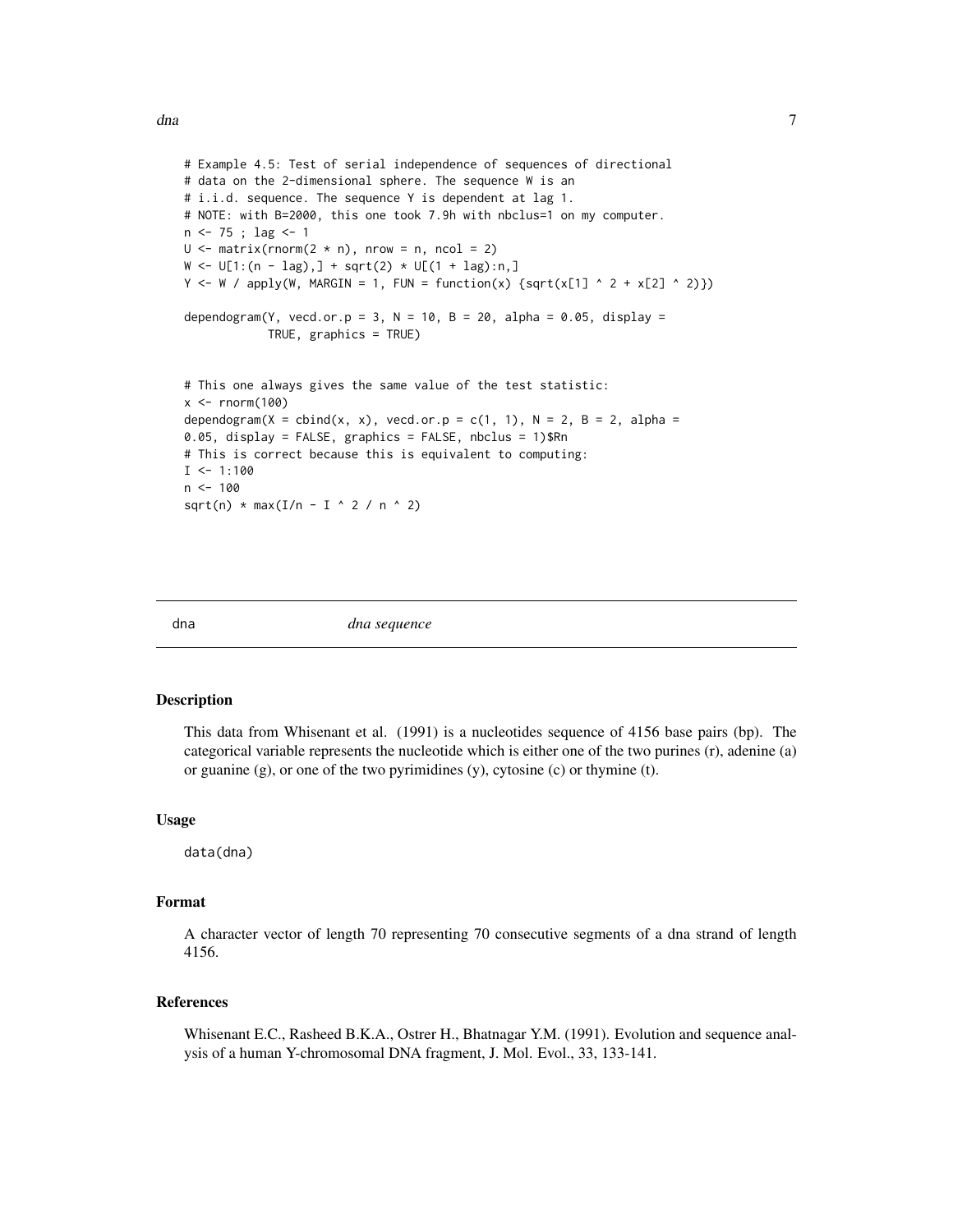#### Examples

```
data(dna)
x2 \leftarrow dna[1]
for (i in 2:length(dna)) x2 \leq - paste(x2, dna[i], sep = "")
x <- unlist(strsplit(x2, ""))
```
highschool *Highschool data on alcohol, cigarette and marijuana use for highschool seniors*

#### Description

Data from a 1992 survey by the Wright State University School of Medecine and the United Health Services in Dayton, Ohio. The survey asked 2276 students in their final year of highschool in a nonurban area near Dayton, Ohio, whether they had ever used alcohol, cigarettes, or marijuana.

#### Usage

```
data(highschool)
```
#### Format

A data frame of 8 observations on the variables:

alcohol a factor vector with components "yes" or "no".

cigarette a factor vector with components "yes" or "no".

marijuana a factor vector with components "yes" or "no".

count a numeric vector of frequencies.

#### References

Agresti A. (2002). Categorical data analysis, Wiley, p. 322.

#### Examples

data(highschool)

<span id="page-7-0"></span>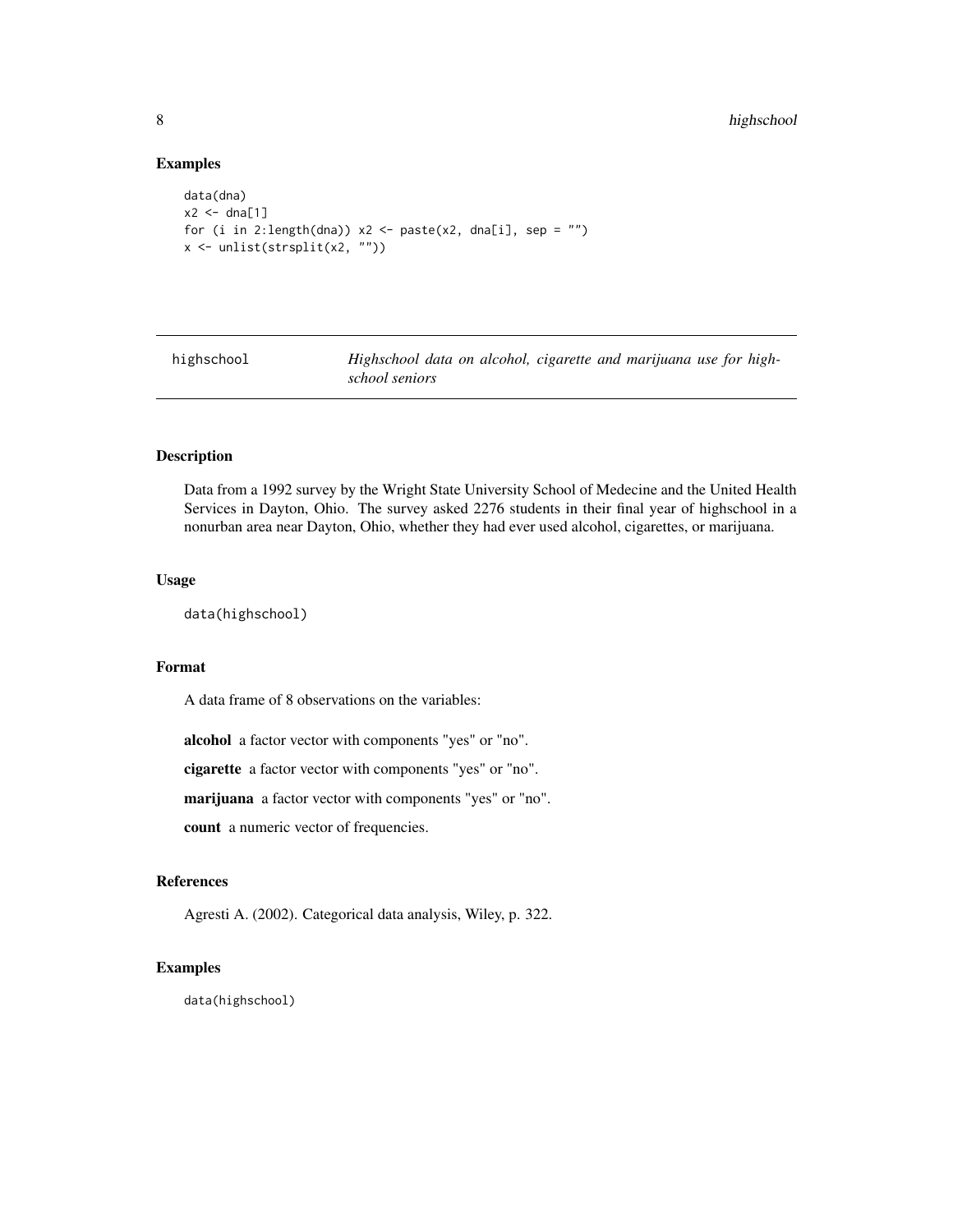<span id="page-8-0"></span>mdcov *Computation of the multidimensional distance covariance statistic for mutual independence using characteristic functions.*

#### Description

Computation of the multidimensional distance covariance statistic for mutual independence using characteristic functions. Compute the eigenvalues associated with the empirical covariance of the limiting Gaussian procces. Compute the  $p$ -value associated with the test statistic, using the Imhof procedure.

#### Usage

```
mdcov(X, vecd, a = 1, weight.choice = 1, N = 200, cubature = FALSE, K =
100, epsrel = 10 \land -6, norming = TRUE, thresh.eigen = 10 \land -8, estim.a =
FALSE, Cpp = TRUE, pval.comp = TRUE)
```
#### Arguments

| Data frame or matrix with observations corresponding to rows and variables to<br>columns.                                                                   |
|-------------------------------------------------------------------------------------------------------------------------------------------------------------|
| a vector giving the sizes of each subvector.                                                                                                                |
| parameter for the weight function.                                                                                                                          |
| Integer value in $1, 2, 3, 4, 5$ corresponding to the choice in our paper.                                                                                  |
| Number of Monte-Carlo samples.                                                                                                                              |
| Logical. If FALSE, a Monte-Carlo approach is used. If TRUE, a cubature approach<br>is used.                                                                 |
| Number of eigenvalues to compute.                                                                                                                           |
| relative accuracy requested for the Imhof procedure.                                                                                                        |
| Logical. Should we normalize the test statistic with $H_n$ .                                                                                                |
| We will not compute eigenvalues (involved in the limiting distribution) below<br>that threshold.                                                            |
| Logical. Should we automatically estimate the value of $a$ .                                                                                                |
| Logical. If TRUE computations will be done using a fast C code. The use of<br>FALSE is only useful to compare the results with the one given by the C code. |
| Logical. If FALSE do not compute the p-values and lambdas.                                                                                                  |
|                                                                                                                                                             |

#### Value

A list with the following components:

| mdcov   | the value of the statistic $nT_n(w)$ (this value has been normed if norming = TRUE) |
|---------|-------------------------------------------------------------------------------------|
| Hn      | the denominator of $nT_n(w)$ , namely $H_n$                                         |
| pvalue  | the <i>p</i> -value of the test                                                     |
| lambdas | the vector of eigenvalues computed (they have not been divided by their sum)        |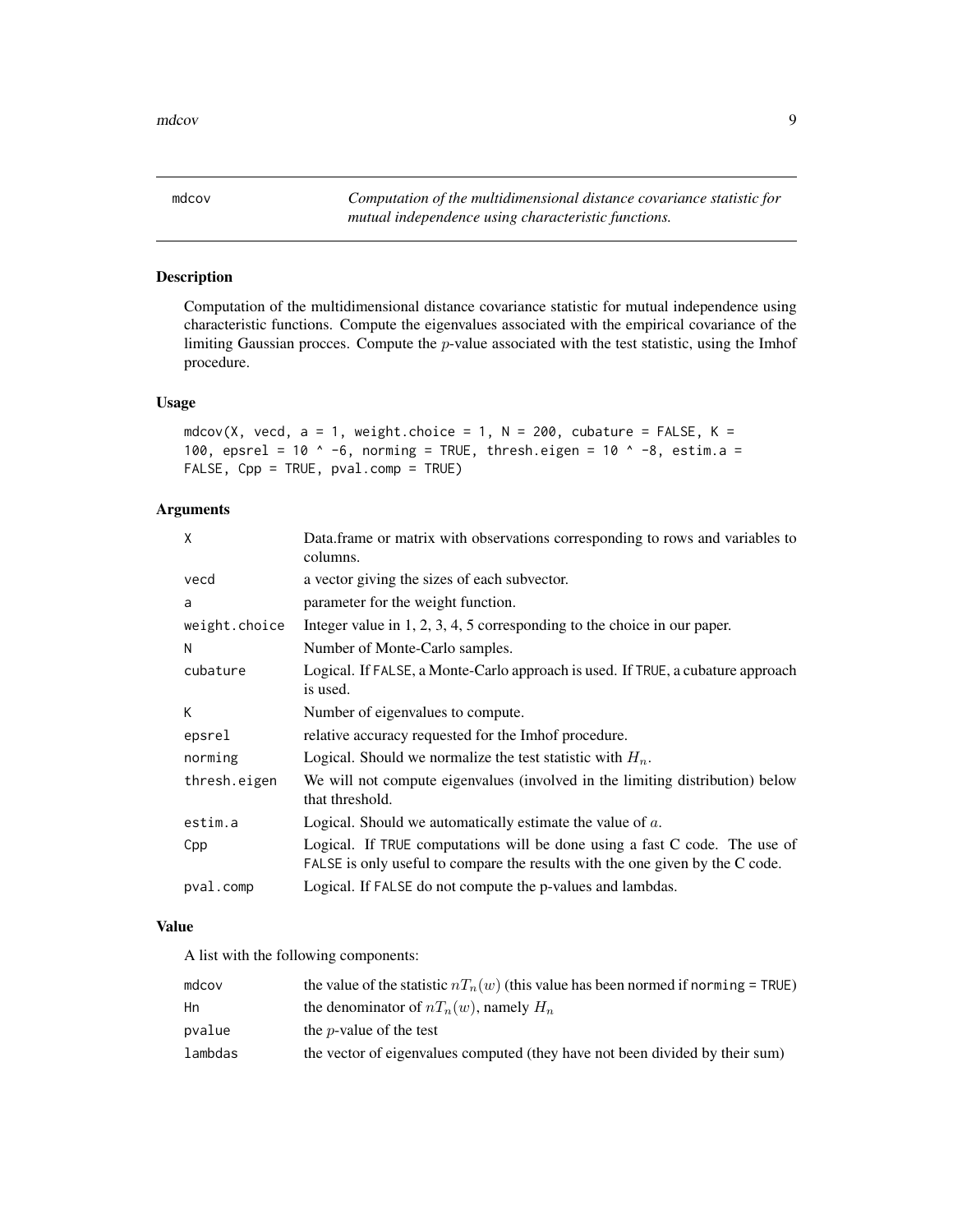10 mdcov

#### Author(s)

Lafaye de Micheaux P.

#### Examples

```
a < -1# 4.1 Dependence among four discrete variables
set.seed(1)
n < -100w1 \leftarrow \text{ppois}(n, 1)w3 \le r \text{pois}(n, 1)w4 \le r \text{pois}(n, 1)w6 \leq - \text{rpois}(n, 1)w2 \le r \text{pois}(n, 3)w5 <- rpois(n, 3)
x1 \le -w1 + w2x2 < - w2 + w3x3 \le -w4 + w5x4 < - w5 + w6X \leftarrow \text{cbind}(x1, x2, x3, x4)mdcov(X, vecd = c(2, 2), a, weight.choice = 1, N = 100, cubature = TRUE)
mdcov(X, vecd = c(1, 1, 1, 1), a, weight.choice = 1, N = 100, cubature = TRUE)
X \leftarrow \text{cbind}(x1, x2)mdcov(X, vecd = c(1, 1), a, weight.choice = 1, N = 100, cubature = TRUE)
X \leftarrow \text{cbind}(x3, x4)mdcov(X, vecd = c(1, 1), a, weight.choice = 1, N = 100, cubature = TRUE)
# 4.2 Dependence between three bivariate vectors
set.seed(2)
n <- 200
Sigma <- matrix(c(
1, 0, 0, 0, 0, 0,
0 , 1 , 0 , 0 , 0 , 0 ,
0 , 0 , 1 , 0 , .4 , .5 ,
0 , 0 , 0 , 1 , .1 , .2 ,
0, 0, .4, .1, 1, 0,
0 , 0 , .5 , .2 , 0 , 1 ) ,
nrow = 6, ncol = 6)
W <- mvrnorm(n = n, mu = rep(0,6), Sigma = Sigma, tol = 1e-6, empirical = FALSE, EISPACK = FALSE)
mdcov(W, vecd = c(2, 2, 2), a, weight.choice = 1, N = 100, cubature = TRUE, epsrel = 10 \textdegree -7)
 # X^{(1)} with X^{(2)}^2
mdcov(W[, 1:4], vecmath>vec = c(2, 2), a, weight-choice = 1, N = 100, cubature = TRUE)# X^{(2)} with X^{(3)}^2
mdcov(W[, 2:6], vecd = c(2, 2), a, weight.close = 1, N = 100, cubature = TRUE)
```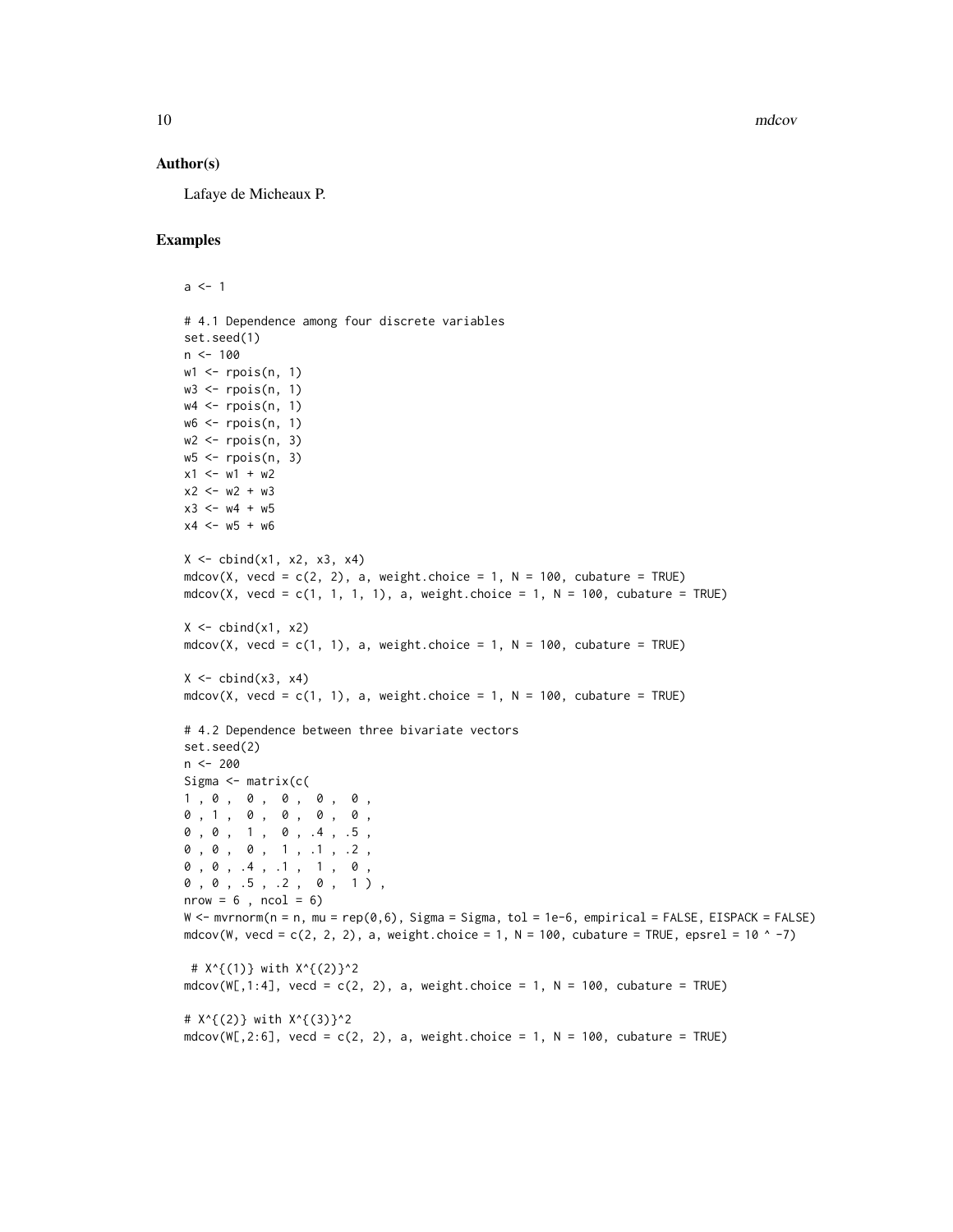#### mdcov 11

```
# X^{(1)} with X^{(3)}^2
mdcov(W[, c(1:2, 4:6)], ved = c(2, 2), a, weight.choice = 1, N = 100, cubature = TRUE# 4.3 Four-dependent variables which are 2-independent and 3-independent
set.seed(3)
n <- 300
W \leq - sample(1:8, n, replace = TRUE)
X1 <- W %in% c(1, 2, 3, 5)
X2 \leq W %in% c(1, 2, 4, 6)
X3 <- W %in% c(1, 3, 4, 7)
X4 \leq W %in% c(2, 3, 4, 8)
X <- cbind(X1, X2, X3, X4)
   # pairwise independence
mdcov(X[,c(1, 2)], vecd = c(1, 1), a, weight.choice = 1, cubature = TRUE)
mdcov(X[,c(1, 3)], vecd = c(1, 1), a, weight.choice = 1, N = 100, cubature = TRUE)
mdcov(X[,c(1, 4)], vecd = c(1, 1), a, weight.choice = 1, cubature = TRUE)
mdcov(X[,c(2, 3)], ved = c(1, 1), a, weight.choice = 1, cubature = TRUE)mdcov(X[,c(2, 4)], vecd = c(1, 1), a, weight.choice = 1, cubature = TRUE)
mdcov(X[,c(3, 4)], vecd = c(1, 1), a, weight.choice = 1, cubature = TRUE)
   # 3-independence
mdcov(X[,c(1, 2, 3)], vecd = c(1, 1, 1), a, weight.choice =
                  1, cubature = TRUE)
mdcov(X[,c(1, 2, 4)], vecd = c(1, 1, 1), a, weight.choice =
                  1, cubature = TRUE)
mdcov(X[,c(1, 3, 4)], vecd = c(1, 1, 1), a, weight.choice =
                  1, cubature = TRUE)
mdcov(X[, c(2, 3, 4)], vecd = c(1, 1, 1), a, weight.choice =
                  1, cubature = TRUE)
   # 4-dependence
mdcov(X, vecd = c(1, 1, 1, 1), a, weight.choice = 1, cubature = TRUE)
```